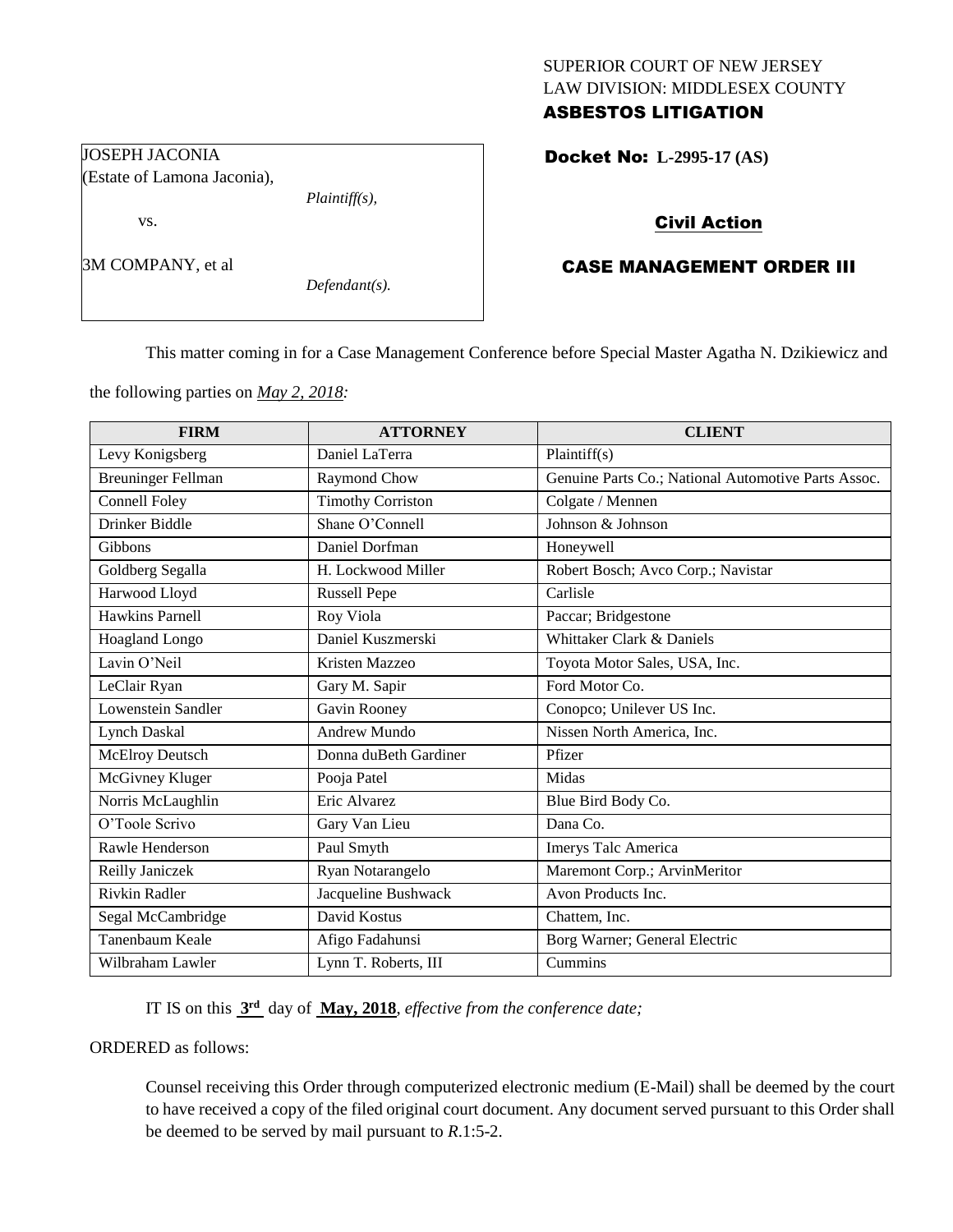## **DISCOVERY**

- August 3, 2018 Fact discovery, including depositions, shall be completed by this date. Plaintiff's counsel shall contact the Special Master within one week of this deadline if all fact discovery is not completed.
- August 3, 2018 Depositions of corporate representatives shall be completed by this date.

#### **EARLY SETTLEMENT**

September 28, 2018 Settlement demands shall be served on all counsel and the Special Master by this date.

#### **SUMMARY JUDGMENT MOTION PRACTICE**

- September 28, 2018 Plaintiff's counsel shall advise, in writing, of intent not to oppose motions by this date.
- October 12, 2018 Summary judgment motions shall be filed no later than this date.
- November 9, 2018 Last return date for summary judgment motions.

#### **MEDICAL DEFENSE**

- September 7, 2018 Plaintiff shall serve medical expert reports by this date.
- September 7, 2018 Upon request by defense counsel, plaintiff is to arrange for the transfer of pathology specimens and x-rays, if any, by this date.
- January 18, 2019 Defendants shall identify its medical experts and serve medical reports, if any, by this date. In addition, defendants shall notify plaintiff's counsel (as well as all counsel of record) of a joinder in an expert medical defense by this date.

## **LIABILITY EXPERT REPORTS**

- September 7, 2018 Plaintiff shall identify its liability experts and serve liability expert reports or a certified expert statement by this date or waive any opportunity to rely on liability expert testimony.
- January 18, 2019 Defendants shall identify its liability experts and serve liability expert reports, if any, by this date or waive any opportunity to rely on liability expert testimony.

## **ECONOMIST EXPERT REPORTS**

- September 7, 2018 Plaintiff shall identify its expert economists and serve expert economist report(s), if any, by this date or waive any opportunity to rely on economic expert testimony.
- January 18, 2019 Defendants shall identify its expert economists and serve expert economist report(s), if any, by this date or waive any opportunity to rely on economic expert testimony.

#### **EXPERT DEPOSITIONS**

February 15, 2019 Expert depositions shall be completed by this date. To the extent that plaintiff and defendant generic experts have been deposed before, the parties seeking that deposition in this case must file an application before the Special Master and demonstrate the necessity for that deposition.

 $\_$  ,  $\_$  ,  $\_$  ,  $\_$  ,  $\_$  ,  $\_$  ,  $\_$  ,  $\_$  ,  $\_$  ,  $\_$  ,  $\_$  ,  $\_$  ,  $\_$  ,  $\_$  ,  $\_$  ,  $\_$  ,  $\_$  ,  $\_$  ,  $\_$  ,  $\_$  ,  $\_$  ,  $\_$  ,  $\_$  ,  $\_$  ,  $\_$  ,  $\_$  ,  $\_$  ,  $\_$  ,  $\_$  ,  $\_$  ,  $\_$  ,  $\_$  ,  $\_$  ,  $\_$  ,  $\_$  ,  $\_$  ,  $\_$  ,